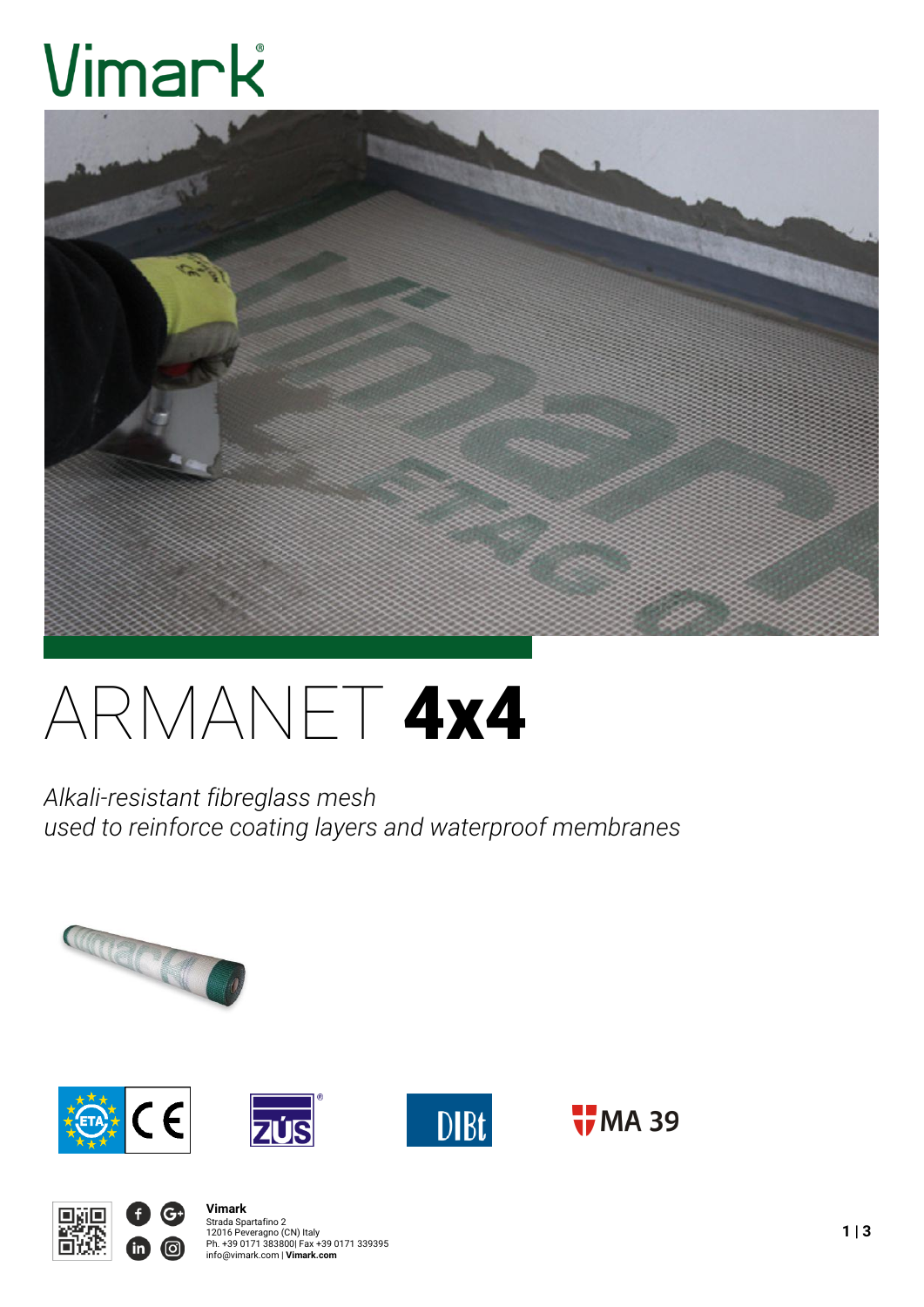

ARMANET 4x4

Edition: May 2020 © Vimark



**DESCRIPTION** ARMANET 4x4 is an alkali-resistant fibreglass mesh suitable to reinforce the coating layers applied on render mortar, concrete or thermal insulation system and waterproof membranes. The inclusion of the mesh within the products greatly improves impact resistance and counteracts the surface tension due to hygrometric shrinkage of the product or thermal shock, thus preventing the formation of cracks and fissures.

### COMPOSITION **ARMANET 4x4** mesh is composed of a woven glass fibre of high quality, treated with a special primer making it re-

MIXING AND APPLICATION sistant to alkalis and improve bonding.

#### **THERMAL INSULATION SYSTEM AND COATING**

Insert within the first layer of coating, from the top to bottom, the reinforcement mesh **ARMANET 4x4**, taking care to overlay each strip by approx. 10 cm. The lateral green strips help to position the overlaps between one roll and another. To insert the mesh use a trowel and avoid creases. When the first coat is dry, apply a second coat of product to level out the entire surface. At doors and Windows, insert the specific fibreglass anti-alkali accessory **ANGOLARE INTRADOSSI** as an additional reinforcement.

#### **WATERPROOF MEMBRANES**

Insert within the first layer of waterproof membrane the reinforcement **ARMANET 4x4** taking care to overlay each strip by approx. 5-10 cm. To insert the mesh use a trowel and avoid creases. When the first coat is dry, apply a second coat of product to level out the entire surface.

YIELD / **CONSUMPTION PRODUCT DATA** 

#### TECHNICAL DATA *Breakage strength of mesh in standard condition* 3.8% / 3.8% EN 13934-1

**COLOUR** White with green lateral strips.

1.1 linear meters per  $m^2$  (10 mm overlap included).

PACKAGING 50 meter rolls.

**CONSERVATION** In a dry place at temperatures between - 10 °C and + 50 °C

WARNINGS Avoid the formation of bubbles, creases and folds when applying the mesh.

| Appearance<br>٠                                      | roll                                                                  |            |
|------------------------------------------------------|-----------------------------------------------------------------------|------------|
| Colour<br>٠                                          | white with green lateral stripes                                      |            |
| Weight raw woven<br>٠                                | 117 g/m <sup>2</sup>                                                  |            |
| Weight<br>٠                                          | $150 \pm 5\%$ g/m <sup>2</sup>                                        |            |
| Mesh size<br>٠                                       | $4.0 \times 4.5$ mm                                                   |            |
| Roll height<br>٠                                     | $100 \pm 1\%$ cm                                                      |            |
| Roll length<br>٠                                     | $50 \pm 2\%$ m                                                        |            |
| Type of treatment<br>٠                               | alkali-resistant without softening                                    |            |
| Breakage strength of mesh in standard condition<br>٠ | $3.8\%$ / $3.8\%$                                                     | EN 13934-1 |
| Breakage strength of mesh in 5% NaOH<br>٠            | $3.5\% / 3.5\%$                                                       | EN 13934-1 |
| Breakage strength of mesh fasted test<br>٠           | $3.5\%$ / $3.5\%$                                                     | EN 13934-1 |
| • Tensile strength of warp in standard condition     | 2100 / 2200 N/50 mm par value<br>1900 / 1800 N/50 mm individual value | EN 13934-1 |
| Tensile strength of warp in 5% NaOH<br>٠             | 1300 / 1350 N/50 mm par value<br>1000 / 900 N/50 mm individual value  | EN 13934-1 |
| Tensile strength of warp fasted test<br>٠            | 1500 / 1600 N/50 mm par value<br>1000 / 1000 N/50 mm individual value | EN 13934-1 |
| Tensile strength of warp 3 iont solution<br>٠        | 1000 / 1000 N/50 mm individual value                                  | EN 13934-1 |
| Construction warp<br>٠                               | 42.0 ± 5% lines/10 cm                                                 |            |
| • Construction weave                                 | $17.5 \pm 5\%$ lines/10 cm                                            |            |

#### **COMPLIANCE**



ETAG 004 ITC CNR - Rete di armatura con destinazione di uso ETICS ITALIA - n. 007/09



**Vimark**